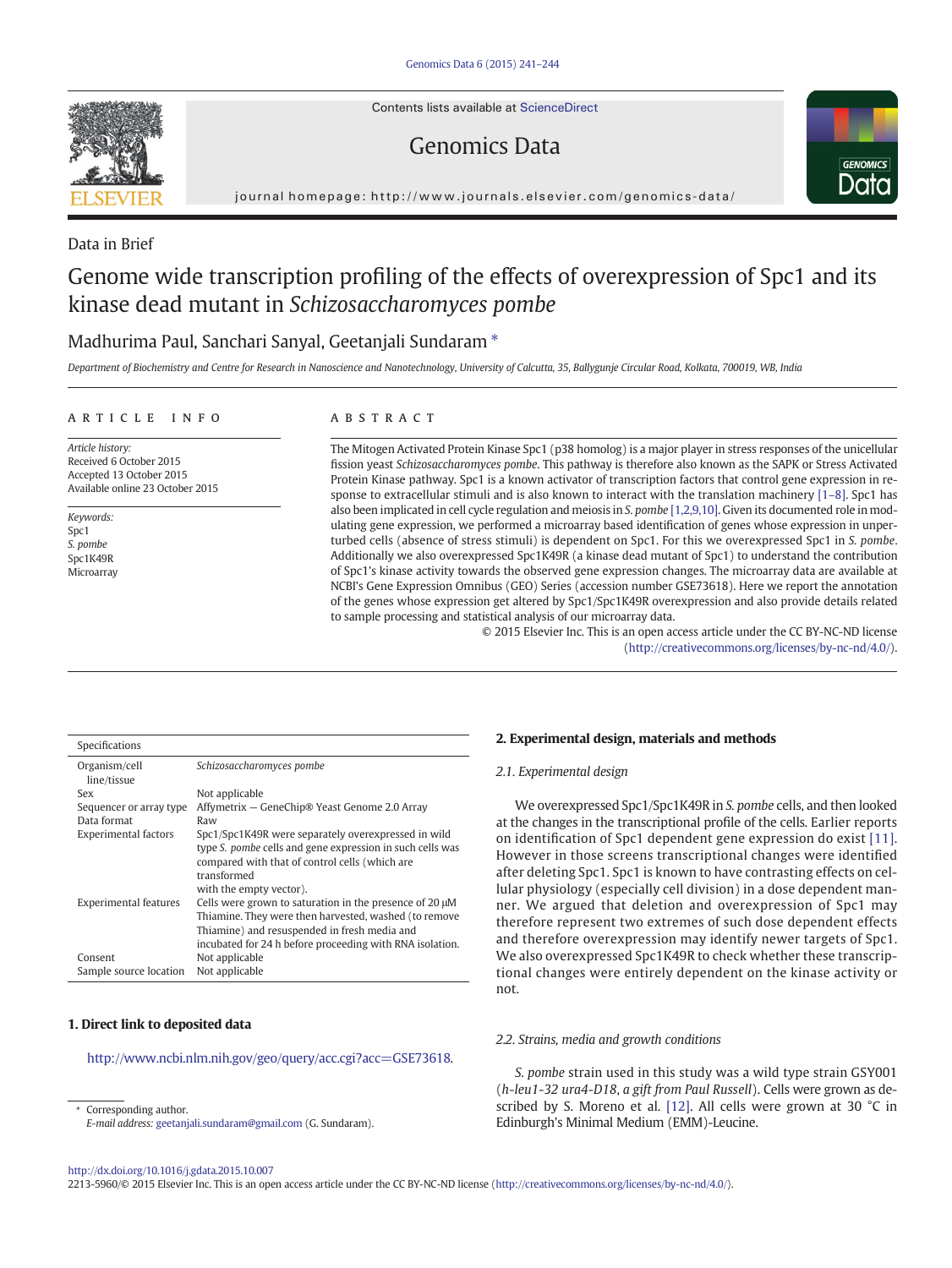<span id="page-1-0"></span>Table 1 Summary of differential gene expression analysis.

| Groups compared     | Total no. of differentially | No. of      | No. of        |
|---------------------|-----------------------------|-------------|---------------|
|                     | expressed genes             | upregulated | downregulated |
|                     | (up / down)                 | genes       | genes         |
| Spc1-OP/control     | 42                          | 20          | 22            |
| Spc1K49R-OP/control | 132                         | 68          | 64            |
| Spc1-OP/Spc1K49R-OP | 60                          | 36          | 24            |

#### 2.3. S. pombe transformations

One milliliter of an overnight S. pombe culture in YES was harvested and then resuspended in 0.5 ml PEGLET (10 mM Tris [pH 8], 1 mM EDTA, 0.1 M lithium acetate, 40% polyethylene glycol [PEG]). Five microliters of denatured salmon sperm DNA (10 mg/ml) was added to it. One microgram of the purified plasmid DNA was then added to this mixture and allowed to stand overnight at room temperature, after which the cells were resuspended in 150 μl YES and spread onto appropriate selection plates.

#### 2.4. Overexpression of Spc1/Spc1K49R

Wild type S. pombe cells were transformed separately with the plasmids pGS017 (empty vector pREP41; control) or pGS023 (pREP41 + Spc1; for Spc1 overexpression) or pGS041 (pREP41 + Spc1K49R; for Spc1K49R overexpression). pGS023 (or pGS041) contain the full length Spc1 gene (or the Spc1K49R mutant) cloned downstream of the nmt1 promoter which is fully repressed in the presence of Thiamine. Single colonies were inoculated in liquid media and grown to saturation in EMM-Leucine  $+$  20  $\mu$ M Thiamine. The cells were then harvested, washed to remove Thiamine and resuspended in fresh EMM-Leucine media and incubated with shaking at 30 °C for 24 h to allow derepression of the nmt1 promoter and consequent overexpression of Spc1/Spc1K49R.

#### 2.5. Sample preparation and hybridization

The quality of RNA isolated was analyzed in an Agilent 2011 Bioanalyzer with an RNA LabChip kit according to the manufacturer's protocol. The array used in this microarray was Affymetrix — Gene Chip Yeast Genome 2.0 (Affymetrix, Santa Clara, CA). The array format was 100 midi. This array contained probes for both S. pombe and Saccharomyces cerevisiae. For each sample total RNA was isolated and then used for first strand cDNA synthesis which was followed by a second strand cDNA synthesis. This was done according to the protocol in Affymetrix GeneChip 3′ IVT Express Manual (Affymetrix 2008). Biotin labeling was performed for 16 h at 40 °C. The fragmented and biotin labeled cDNA was hybridized to the arrays. The hybridization was done for 16 h at 10 rpm at 65 °C. The hybridized arrays were scanned using Affymetrix Scanner G 300 7G.

#### 2.6. Microarray data analysis

#### 2.6.1. Normalization and quality control

After scanning of slides, raw data sets were extracted from scanned CEL files and analyzed using GeneSpring GX12.6 software. Raw data was processed using RMA (Robust Multi-array Average) normalization algorithm that consists of three steps: a background adjustment, quantile normalization and finally summarization. Genes of low intensity information content in each data set were filtered by excluding probes corresponding to intensities less than the 10.0 percentile in the raw data. Quality control of the data was done by Principal component analysis method.

#### 2.6.2. Differential gene expression analysis

Statistical analysis was performed for the identification of differentially expressed genes. The moderated t-test method was applied for assessing the statistically significant differentially expressed genes between the control sample (not overexpressing Atf1) and the sample in which Atf1 was overexpressed. The p-value cut-off 0.05 was considered statistically significant.

### 3. Results and discussion

Differential gene expression was observed for genes corresponding to 3445 probes. This data was further refined by setting a  $\geq 1.5$  fold change cut-off for differential gene expression. Only 42 genes were found to exhibit differential expression after Spc1 overexpression, while 132 genes were found to be differentially expressed after Soc1K49R overexpression (see Table 1). The Yeast Genome 2.0 Array contains probes for both S. pombe as well as S. cerevisiae.

#### Table 2

List of genes differentially expressed after Spc1 overexpression (compared with empty vector controls).

| Gene symbol       | Representative public ID | Description                                                             | Nature of differential expression |
|-------------------|--------------------------|-------------------------------------------------------------------------|-----------------------------------|
| sty1              | SPAC24B11.06c.S1         | MAP kinase Sty1                                                         | Up                                |
| mam3              | SPAP11E10.02c.S1         | Cell agglutination protein Mam3                                         | Up                                |
| urg2              | SPAC1002.17c.S1          | Uracil phosphoribosyltransferase (predicted)                            | Down                              |
| urg1              | SPAC1002.19.S1           | GTP cyclohydrolase II (predicted)                                       | Down                              |
| SPAC1039.08       | SPAC1039.08.S1           | Serine acetyltransferase (predicted)                                    | Down                              |
| SPAC13G7.12c      | SPAC13G7.12c.S1          | Choline kinase (predicted)                                              | Down                              |
| meu1//meu2        | SPAC1556.06b.S1          | Sequence orphan///sequence orphan (predicted to be involved in meiosis) | Down                              |
| SPAC19A8.14       | SPAC19A8.14.S1           | Aminoacyl-tRNA hydrolase (predicted)                                    | Down                              |
| hem14             | SPAC1F5.07c.S1           | Protoporphyrinogen oxidase (predicted)                                  | Down                              |
| <b>SPAC1F8.08</b> | SPAC1F8.08.S1            | Sequence orphan (predicted membrane protein)                            | Down                              |
| SPAC750.08c       | SPAC212.09c.S1           | NAD-dependent malic enzyme                                              | Down                              |
| SPAC27D7.09c      | SPAC27D7.09c.S1          | But2 family protein                                                     | Down                              |
| erv1              | SPAC3G6.08.S1            | Sulfhydryl oxidase (predicted)                                          | Down                              |
| mug124            | SPBC19C2.06c.S1          | Sequence orphan (predicted to be involved in meiosis)                   | Down                              |
| rec8              | SPBC29A10.14.S1          | Meiotic cohesin complex subunit Rec8                                    | Down                              |
| mug20             | SPBC36B7.06c.S1          | Sequence orphan (predicted to be involved in meiosis)                   | Down                              |
| car1              | SPBP26C9.02c.S1          | Arginase Car1                                                           | Down                              |
| SPBP8B7.05c       | SPBP8B7.05c.S1           | Carbonic anhydrase (predicted)                                          | Down                              |
| SPCC162.01c       | SPCC162.01c.S1           | $U4/U6 \times U5$ tri-snRNP complex subunit (predicted)                 | Down                              |
| aph1              | SPCC4G3.02.S1            | Bis(5'-nucleosidyl)-tetraphosphatase                                    | Down                              |
| SPCC576.01c       | SPCC576.01c.S1           | Sulfonate dioxygenase (predicted)                                       | Down                              |
| meu15             | SPCPJ732.03.S1           | Sequence orphan (predicted to be involved in meiosis)                   | Down                              |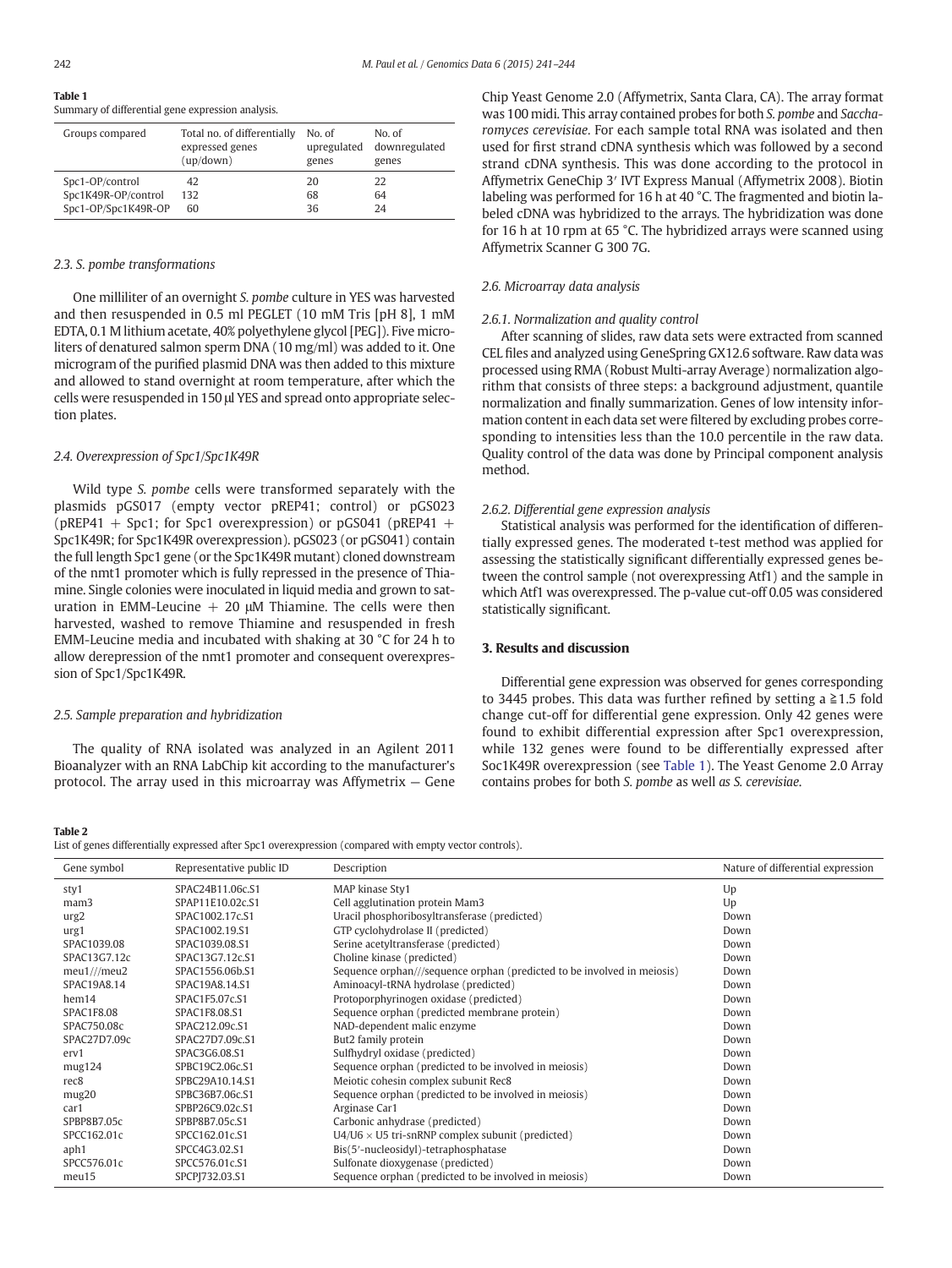#### Table 3

List of genes differentially expressed after Spc1K49R overexpression (compared with empty vector controls).

| Gene symbol       | Representative public<br>ID | Description                                                                                     | Nature of differential<br>expression |
|-------------------|-----------------------------|-------------------------------------------------------------------------------------------------|--------------------------------------|
| mam <sub>2</sub>  | SPAC11H11.04.S1             | Pheromone p-factor receptor                                                                     | Up                                   |
| pfs2              | SPAC12G12.14c.S1            | WD repeat protein Pfs2                                                                          | Up                                   |
| dad3              | SPAC14C4.16.S1              | DASH complex subunit Dad3                                                                       | Up                                   |
| SPAC17G6.05c      | SPAC17G6.05c.S1             | Vacuolar protein-sorting protein                                                                | Up                                   |
| rgs1              | SPAC22F3.12c.S1             | Regulator of G-protein signaling Rgs1                                                           | Up                                   |
| mei2              | SPAC27D7.03c.S1             | RNA-binding protein involved in meiosis Mei2                                                    | Up                                   |
| spk1              | SPAC31G5.09c.S1             | MAP kinase Spk1                                                                                 | Up                                   |
| SPAC683.02c       | SPAC683.02c.S1              | zf-CCHC type zinc finger protein                                                                | Up                                   |
| SPAC750.07c       | SPAC750.07c.S1              | GPI-anchored protein (predicted)///GPI-anchored protein                                         | Up                                   |
| dak2              | SPAC977.16c.S1              | Dihydroxyacetone kinase Dak2                                                                    | Up                                   |
| mam3              | SPAP11E10.02c.S1            | Cell agglutination protein Mam3                                                                 | Up                                   |
| mfm1              | SPAPB8E5.05.S1              | M-factor precursor Mfm1                                                                         | Up                                   |
| $g$ it11          | SPBC215.04.S1               | Heterotrimeric G-protein gamma subunit Git11                                                    | Up                                   |
| cmc1              | SPBC21D10.07.S1             | Mitochondrial inner membrane protein involved in cytochrome oxidase biogenesis Cmc1 (predicted) | Up                                   |
| mbx2              | SPBC317.01.S1               | MADS-box transcription factor Pvg4                                                              | Up                                   |
| SPBC32H8.05       | SPBC32H8.05.S1              | Conserved fungal protein (predicted nuclear localization)                                       | Up                                   |
| SPBC685.08        | SPBC685.08.S1               | Sequence orphan (predicted nuclear localization)                                                | Up                                   |
| mfm3              | SPBPJ4664.03.S1             | M-factor precursor Mfm3                                                                         | Up                                   |
| SPCC569.02c       | SPCC569.02c.S1              | Hypothetical protein                                                                            | Up                                   |
| for 3             | SPCC895.05.S1               | Formin For3                                                                                     | Up                                   |
| SPCP1E11.10       | SPCP1E11.10.S1              | Ankyrin repeat-containing protein                                                               | Up                                   |
| SPAC11D3.09       | SPAC11D3.09.S1              | Agmatinase (predicted)                                                                          | Down                                 |
| SPAC11D3.10       | SPAC11D3.10.S1              | Hypothetical protein (predicted to have pyridoxal phosphate binding activity)                   | Down                                 |
| gsk3              | SPAC1687.15.S1              | Serine/threonine protein kinase Gsk3                                                            | Down                                 |
| <b>SPAC1F8.08</b> | SPAC1F8.08.S1               | Sequence orphan (predicted membrane protein)                                                    | Down                                 |
| SPAC750.08c       | SPAC212.09c.S1              | NAD-dependent malic enzyme                                                                      | Down                                 |
| mug <sub>62</sub> | SPAC22F3.04.S1              | AMP binding enzyme (predicted)                                                                  | Down                                 |
| sap49             | SPAC31G5.01.S1              | RNA-binding protein Sap49                                                                       | Down                                 |
| SPAC343.13        | SPAC343.13.S1               | Mitochondrial glutamyl-tRNA amidotransferase beta subunit (predicted)                           | Down                                 |
| SPAC869.02c       | SPAC869.02c.S1              | Nitric oxide dioxygenase (predicted)                                                            | Down                                 |
| arg7              | SPBC1773.14.S1              | Argininosuccinate lyase                                                                         | Down                                 |
| SPBC23G7.10c      | SPBC23G7.10c.S1             | NADH-dependent flavin oxidoreductase (predicted)                                                | Down                                 |

Given the high degree of homology of the genome sequence of both these organisms, positive hybridization results were obviously observed for probes designed against S. cerevisiae genes also. [Tables 2, 3 and 4](#page-1-0) list the differentially expressed genes. For better clarity, only the S. pombe specific matches are included in these tables.

#### Acknowledgments

This work was funded by the Council of Industrial and Scientific Research, Government of India [Ref: 37(1525)/12/EMR-II] dated 02/04/ 2012. M.P. and S.S. received fellowship from the UGC-RFSMS program,

#### Table 4

List of genes differentially expressed after Spc1 overexpression (compared with Spc1K49R overexpression).

| Gene symbol       | Representative public ID | Description                                                                       | Nature of differential expression |
|-------------------|--------------------------|-----------------------------------------------------------------------------------|-----------------------------------|
| cut2              | SPCC584.02.S1            | Cu metalloregulatory transcription factor Cuf2                                    | Up                                |
| spo <sub>6</sub>  | SPBC1778.04.S1           | Spo4-Spo6 kinase complex regulatory subunit Spo6                                  | Up                                |
| SPCC757.02c       | SPCC757.02c.S1           | Hypothetical protein                                                              | Up                                |
| SPBPB2B2.08       | SPBPB2B2.08.S1           | Conserved fungal protein                                                          | Up                                |
| SPAC13G6.13       | SPAC13G6.13.S1           | Sequence orphan                                                                   | Up                                |
| SPBC800.11        | SPBC800.11.S1            | Inosine-uridine preferring nucleoside hydrolase (predicted)                       | Up                                |
| mug131            | SPBC1861.06c.S1          | hypothetical protein (predicted to be involved in meiosis)                        | Up                                |
| klp8              | SPAC144.14.S1            | Kinesin-like protein Klp8                                                         | Up                                |
| SPAC3H1.02c       | SPAC3H1.02c.S1           | Metallopeptidase                                                                  | Up                                |
| meu1///meu2       | SPAC1556.06b.S1          | Sequence orphan///sequence orphan (predicted to be involved in meiosis)           | Down                              |
| urg2              | SPAC1002.17c.S1          | Uracil phosphoribosyltransferase (predicted)                                      | Down                              |
| SPAC14C4.01c      | SPAC14C4.01c.S1          | DUF1770 family protein                                                            | Down                              |
| SPBC25H2.10c      | SPBC25H2.10c.S1          | tRNA acetyltransferase (predicted)                                                | Down                              |
| car1              | SPBP26C9.02c.S1          | Arginase Car1                                                                     | Down                              |
| sro1              | SPBC1347.11.S1           | Stress Responsive Orphan 1                                                        | Down                              |
| SPBC365.04c       | SPBC365.04c.S1           | RNA-binding protein, involved in ribosome biogenesis (predicted)                  | Down                              |
| SPBC1604.09c      | SPBC1604.09c.S1          | exoribonuclease Rex4 (predicted)                                                  | Down                              |
| nif1              | SPBC23G7.04c.S1          | SEL1 repeat protein Nif1                                                          | Down                              |
| SPBC21C3.07c      | SPBC21C3.07c.S1          | Actin binding methyltransferase (predicted)                                       | Down                              |
| mfm1              | SPAPB8E5.05.S1           | M-factor precursor Mfm1                                                           | Down                              |
| aph1              | SPCC4G3.02.S1            | Bis(5'-nucleosidyl)-tetraphosphatase                                              | Down                              |
| matmi_1///matmi_2 | SPBC1711.01c.S1          | Mating-type m-specific polypeptide mi 1///mating-type M-specific polypeptide Mi 2 | Down                              |
| skp1              | SPBC409.05.S1            | SCF ubiquitin ligase complex subunit Skp1                                         | Down                              |
| SPCC16C4.20c      | SPCC16C4.20c.S1          | Sequence orphan (predicted to be involved in double-strand break repair)          | Down                              |
| rev7              | SPAC12D12.09.S1          | DNA polymerase zeta Rev7 (predicted)                                              | Down                              |
| SPBC13A2.01c      | SPBC13A2.01c.S1          | nUclear cap-binding complex small subunit                                         | Down                              |
| SPCC1450.07c      | SPCC1450.07c.S1          | D-Amino acid oxidase (predicted)                                                  | Down                              |